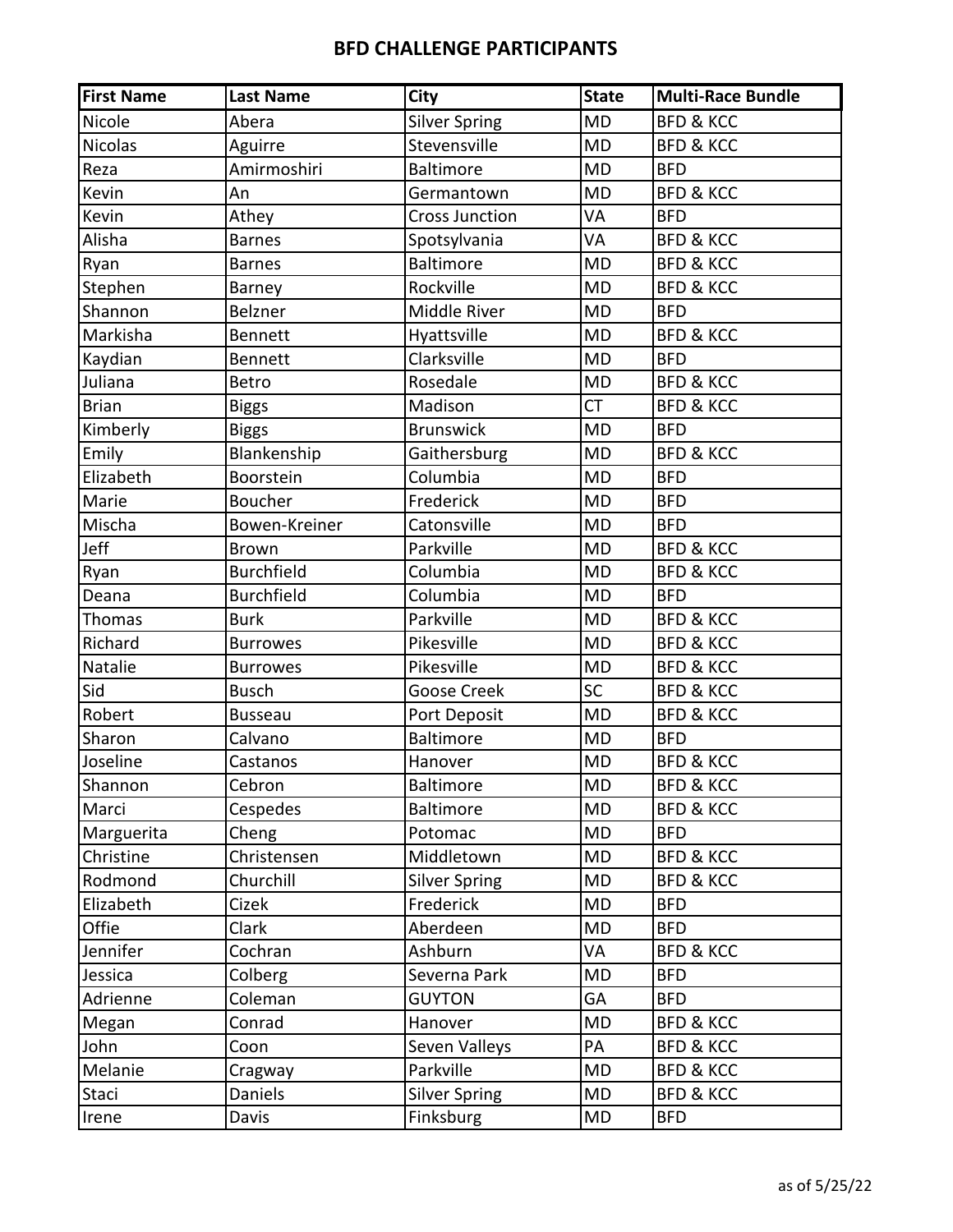| <b>First Name</b> | <b>Last Name</b> | <b>City</b>               | <b>State</b> | <b>Multi-Race Bundle</b> |
|-------------------|------------------|---------------------------|--------------|--------------------------|
| Gary              | Davis            | Eastampton                | <b>NJ</b>    | <b>BFD</b>               |
| Malaika           | Defoe            | Laurel                    | <b>MD</b>    | <b>BFD &amp; KCC</b>     |
| Mary              | Dekowsky         | Centreville               | <b>MD</b>    | <b>BFD</b>               |
| Chantale          | Denis            | Frederick                 | <b>MD</b>    | <b>BFD</b>               |
| Kim               | Deschamps        | <b>Brooklyn Park</b>      | <b>MD</b>    | <b>BFD</b>               |
| Jewel             | <b>DeVries</b>   | <b>Ellicott City</b>      | <b>MD</b>    | <b>BFD &amp; KCC</b>     |
| Melia             | Dickinson        | Gaithersburg              | <b>MD</b>    | <b>BFD &amp; KCC</b>     |
| Lola              | <b>Diggs</b>     | Dover                     | DE           | <b>BFD &amp; KCC</b>     |
| Colleen           | Dolnik           | Schenectady               | <b>NY</b>    | <b>BFD &amp; KCC</b>     |
| Kelly             | Dunning          | Elkridge                  | <b>MD</b>    | <b>BFD</b>               |
| Susan             | Dutra-Komlo      | <b>Brookeville</b>        | <b>MD</b>    | <b>BFD &amp; KCC</b>     |
| Cara              | Eisenberg        | <b>Ellicott City</b>      | <b>MD</b>    | <b>BFD &amp; KCC</b>     |
| Cara              | Eisenberg        | <b>Ellicott City</b>      | <b>MD</b>    | <b>BFD &amp; KCC</b>     |
| Ron               | Elliott          | Frederick                 | <b>MD</b>    | <b>BFD &amp; KCC</b>     |
| Don               | Erickson         | <b>Silver Spring</b>      | <b>MD</b>    | <b>BFD</b>               |
| Dezirae           | Farrell          | Frederick                 | <b>MD</b>    | <b>BFD &amp; KCC</b>     |
| <b>Bob</b>        | Farris           | Springfield               | IL           | <b>BFD &amp; KCC</b>     |
| Ryan              | Fields           | Frederick                 | <b>MD</b>    | <b>BFD</b>               |
| Christina         | Finkelshteyn     | <b>Montgomery Village</b> | <b>MD</b>    | <b>BFD &amp; KCC</b>     |
| Justin            | Finkelshteyn     | Montgomery Village        | <b>MD</b>    | <b>BFD</b>               |
| Justin            | Finkelshteyn     | <b>Montgomery Village</b> | <b>MD</b>    | <b>BFD</b>               |
| Nora              | Flack            | Clarksville               | <b>MD</b>    | <b>BFD &amp; KCC</b>     |
| Sarah             | Flores           | <b>Baltimore</b>          | <b>MD</b>    | <b>BFD</b>               |
| Mel               | Foley            | Ashburn                   | VA           | <b>BFD &amp; KCC</b>     |
| Josh              | Formwalt         | Catonsville               | <b>MD</b>    | <b>BFD &amp; KCC</b>     |
| <b>Tricia</b>     | Fountain         | Frederick                 | <b>MD</b>    | <b>BFD</b>               |
| Caitlin           | Fox              | North East                | <b>MD</b>    | <b>BFD &amp; KCC</b>     |
| Lenny             | Francioni        | Glen Burnie               | <b>MD</b>    | <b>BFD &amp; KCC</b>     |
| Kimberly          | Franke           | Nottingham                | MD           | <b>BFD</b>               |
| Dale              | Franke           | Nottingham                | MD           | <b>BFD</b>               |
| Lynn              | Fuhrman          | Seven Valleys             | PA           | <b>BFD</b>               |
| Jozef             | Gajdos           | Glen Burnie               | <b>MD</b>    | <b>BFD &amp; KCC</b>     |
| Lewyn             | Garrett          | <b>Baltimore</b>          | <b>MD</b>    | <b>BFD &amp; KCC</b>     |
| Nicole            | Gebhard          | Curtis Bay                | <b>MD</b>    | <b>BFD &amp; KCC</b>     |
| Mike              | Gentine          | Crofton                   | <b>MD</b>    | <b>BFD &amp; KCC</b>     |
| Megan             | Gerlings         | Beltsville                | MD           | <b>BFD &amp; KCC</b>     |
| Roland            | Gillette         | Camden Wyoming            | DE           | <b>BFD &amp; KCC</b>     |
| Melissa           | Glenn            | Westminster               | MD           | <b>BFD &amp; KCC</b>     |
| Janice            | Goldie           | Columbia                  | <b>MD</b>    | <b>BFD &amp; KCC</b>     |
| Tony              | Gonzales         | Manassas                  | VA           | <b>BFD</b>               |
| Holter            | Graham           | New York                  | <b>NY</b>    | <b>BFD</b>               |
| Kirk              | Greaves          | Reisterstown              | <b>MD</b>    | <b>BFD &amp; KCC</b>     |
| Ashley            | Hackley          | Herndon                   | VA           | <b>BFD &amp; KCC</b>     |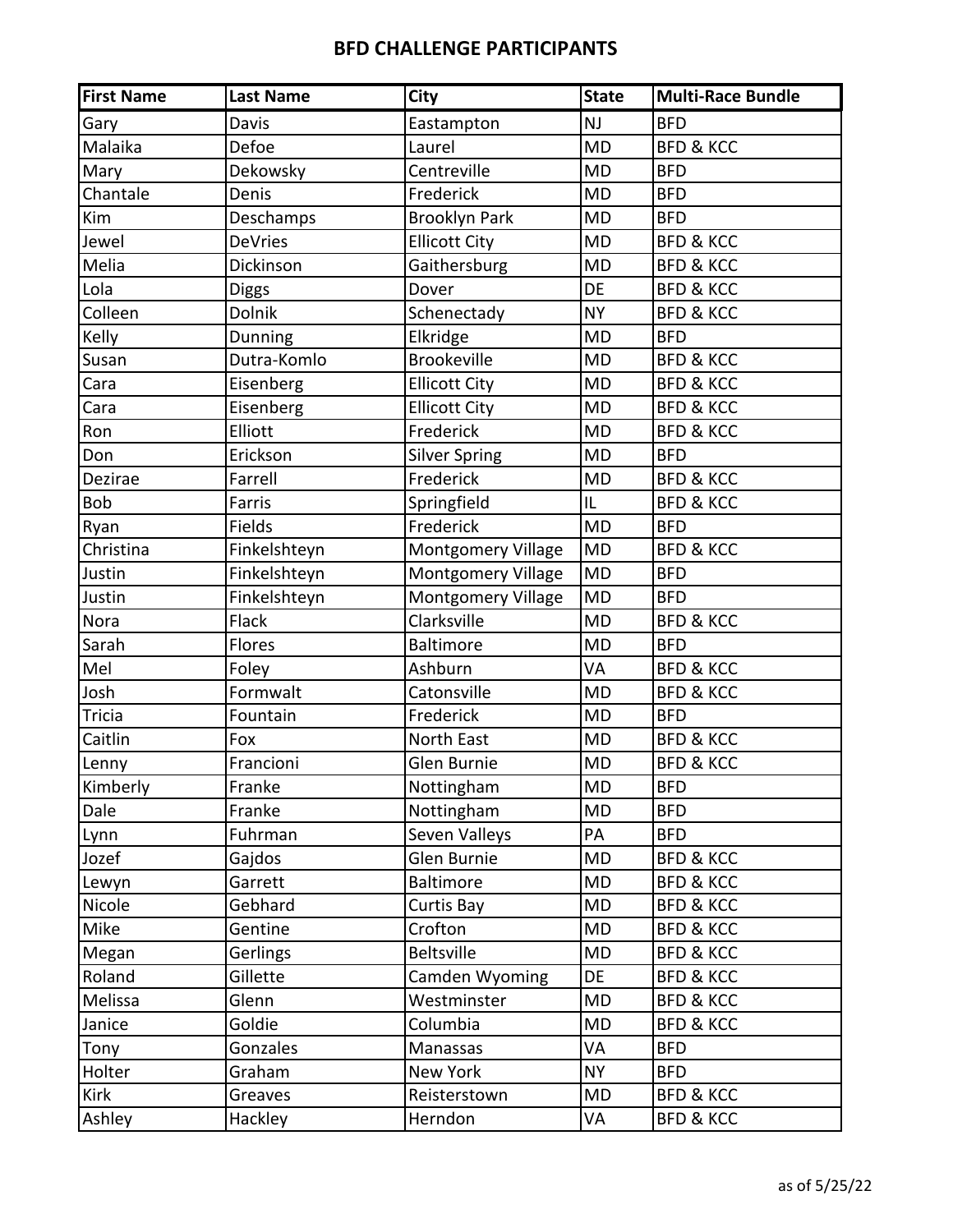| <b>First Name</b> | <b>Last Name</b> | City                 | <b>State</b> | <b>Multi-Race Bundle</b> |
|-------------------|------------------|----------------------|--------------|--------------------------|
| Chris             | Haley            | Gambrills            | <b>MD</b>    | <b>BFD &amp; KCC</b>     |
| Rodnia            | Hall             | Willingboro          | NJ           | <b>BFD</b>               |
| Jacqueline        | Hamil            | Joppa                | <b>MD</b>    | <b>BFD &amp; KCC</b>     |
| Chad              | Hamilton         | Frederick            | <b>MD</b>    | <b>BFD</b>               |
| Kandi             | Hancock          | Catonsville          | <b>MD</b>    | <b>BFD</b>               |
| Mark              | Hanna            | Annandale            | VA           | <b>BFD &amp; KCC</b>     |
| Keith             | Hannon           | Middle River         | <b>MD</b>    | <b>BFD &amp; KCC</b>     |
| Shanda            | Hannon           | Middle River         | <b>MD</b>    | <b>BFD &amp; KCC</b>     |
| Rodney            | Harrison         | <b>Baltimore</b>     | <b>MD</b>    | <b>BFD</b>               |
| Sarina            | Haryanto         | Potomac              | <b>MD</b>    | <b>BFD</b>               |
| Tara              | Hatch            | Denton               | <b>MD</b>    | <b>BFD</b>               |
| Candice           | Hellyar          | Woodstock            | <b>MD</b>    | <b>BFD</b>               |
| Matthew           | Helminiak        | Sykesville           | <b>MD</b>    | <b>BFD &amp; KCC</b>     |
| Emily             | Henry            | Waldorf              | <b>MD</b>    | <b>BFD &amp; KCC</b>     |
| Karen             | Henry            | <b>Bel Air</b>       | <b>MD</b>    | <b>BFD</b>               |
| Susan             | Henson           | Rockville            | <b>MD</b>    | <b>BFD &amp; KCC</b>     |
| Eric              | Hernandez        | Lawnside             | NJ           | <b>BFD &amp; KCC</b>     |
| Luis              | Hernandez        | Odenton              | <b>MD</b>    | <b>BFD</b>               |
| Beth              | Herrman          | Columbia             | <b>MD</b>    | <b>BFD</b>               |
| Karen             | <b>Hoff</b>      | New Oxford           | PA           | <b>BFD &amp; KCC</b>     |
| Phoebe            | Holmes           | Newark               | DE           | <b>BFD &amp; KCC</b>     |
| Michael           | Howell           | <b>Bowie</b>         | <b>MD</b>    | <b>BFD</b>               |
| James             | Huang            | <b>Ellicott City</b> | <b>MD</b>    | <b>BFD</b>               |
| Robyn             | Huffman          | Westminster          | <b>MD</b>    | <b>BFD</b>               |
| Jorge             | Hunzelmann       | Frederick            | <b>MD</b>    | <b>BFD</b>               |
| <b>DEANNA</b>     | HUNZELMANN       | Frederick            | <b>MD</b>    | <b>BFD</b>               |
| lan               | Innes            | <b>Baldwin</b>       | <b>MD</b>    | <b>BFD</b>               |
| Brittany          | Jackson          | Columbia             | <b>MD</b>    | <b>BFD</b>               |
| Justin            | Jones            | Raleigh              | <b>NC</b>    | <b>BFD &amp; KCC</b>     |
| Thomas            | Jones            | Woodbridge           | VA           | <b>BFD</b>               |
| Sijo              | Jose             | <b>Ellicott City</b> | MD           | <b>BFD &amp; KCC</b>     |
| Nancy             | Kavanaugh        | Frederick            | <b>MD</b>    | <b>BFD</b>               |
| Nicole            | Kelly            | Gwynn Oak            | <b>MD</b>    | <b>BFD &amp; KCC</b>     |
| Robert            | Klara            | Laurel               | MD           | <b>BFD</b>               |
| <b>JOSHUA</b>     | <b>KNEPLEY</b>   | <b>Falls Church</b>  | VA           | <b>BFD</b>               |
| Kendra            | Knopp            | <b>Boyds</b>         | <b>MD</b>    | <b>BFD &amp; KCC</b>     |
| Rachel            | Ladysh           | Odenton              | <b>MD</b>    | <b>BFD &amp; KCC</b>     |
| Kathryn           | Lahman           | westminster          | <b>MD</b>    | <b>BFD</b>               |
| Jessica           | Lain             | Severn               | <b>MD</b>    | <b>BFD &amp; KCC</b>     |
| Randi             | LaPoint          | Wilmington           | DE           | <b>BFD</b>               |
| Connie            | Leonard          | Conowingo            | MD           | <b>BFD</b>               |
| Darren            | Leu              | Baltimore            | MD           | <b>BFD</b>               |
| Amanda            | Levit            | Baltimore            | MD           | <b>BFD &amp; KCC</b>     |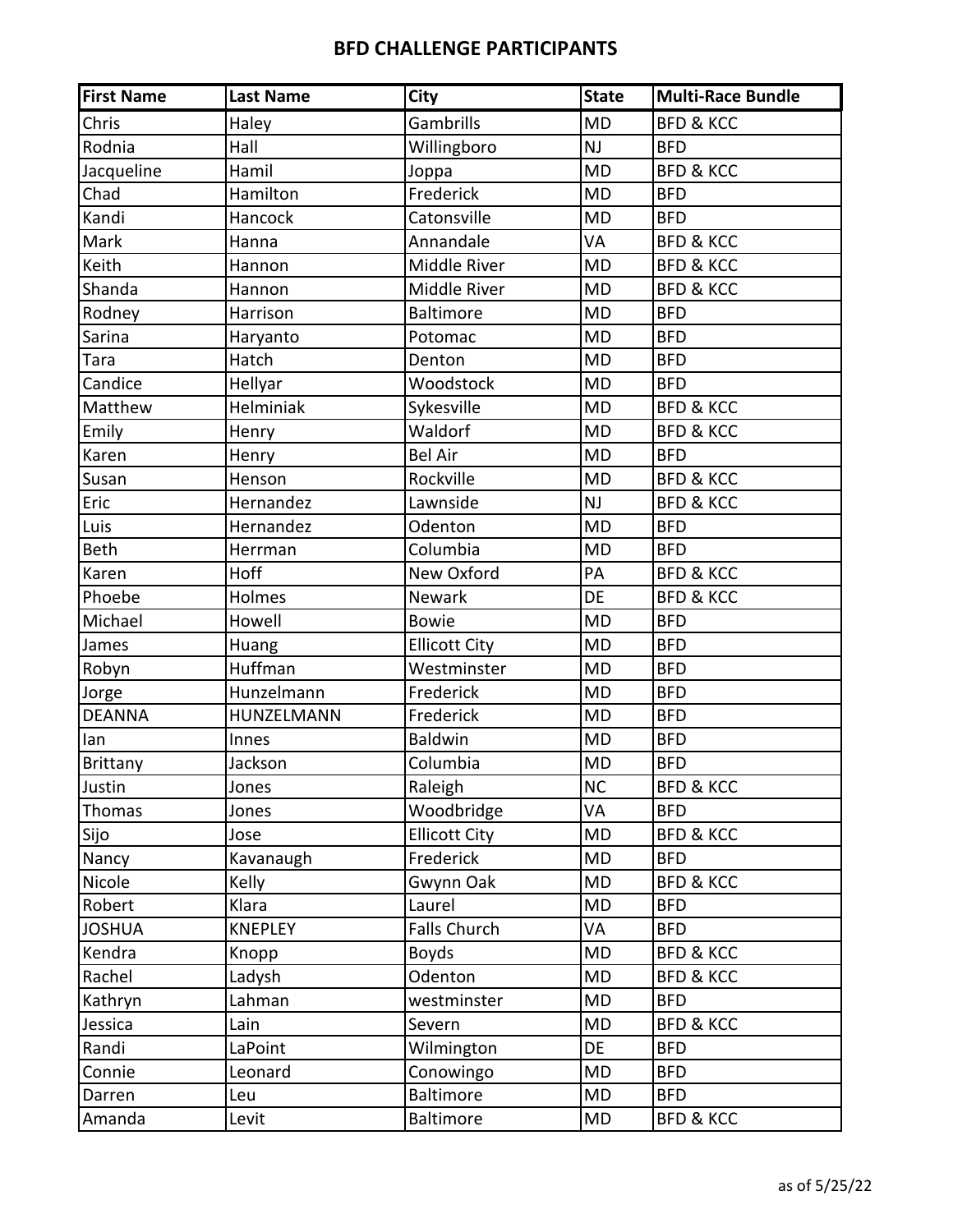| <b>First Name</b> | <b>Last Name</b> | City                  | <b>State</b> | <b>Multi-Race Bundle</b> |
|-------------------|------------------|-----------------------|--------------|--------------------------|
| Fan               | Li               | Newark                | DE           | <b>BFD &amp; KCC</b>     |
| Michael           | Lieske           | <b>Baltimore</b>      | <b>MD</b>    | <b>BFD &amp; KCC</b>     |
| Abraham           | Lin              | <b>Ellicott City</b>  | <b>MD</b>    | <b>BFD</b>               |
| Michael           | Liquete          | <b>Baltimore</b>      | <b>MD</b>    | <b>BFD</b>               |
| Laurie            | Lober            | Rancho Mirage         | CA           | <b>BFD &amp; KCC</b>     |
| Mike              | Loftus           | Severn                | <b>MD</b>    | <b>BFD &amp; KCC</b>     |
| Randy             | Lohman           | Keedysville           | <b>MD</b>    | <b>BFD &amp; KCC</b>     |
| Derlina           | Loya             | <b>Ellicott City</b>  | <b>MD</b>    | <b>BFD</b>               |
| Zach              | Lucas            | Denton                | <b>MD</b>    | <b>BFD</b>               |
| Lauren            | Lum              | Dover                 | PA           | <b>BFD &amp; KCC</b>     |
| Shirley           | Mackley          | Wrightsville          | PA           | <b>BFD</b>               |
| Megan             | Maertz           | <b>Baltimore</b>      | <b>MD</b>    | <b>BFD &amp; KCC</b>     |
| Tanka             | Magar            | Nottingham            | <b>MD</b>    | <b>BFD &amp; KCC</b>     |
| Kerry             | Mahony           | <b>Baltimore</b>      | <b>MD</b>    | <b>BFD &amp; KCC</b>     |
| Jason             | Malnar           | ljamsville            | <b>MD</b>    | <b>BFD &amp; KCC</b>     |
| Envia             | Malone           | Fort Washington       | <b>MD</b>    | <b>BFD</b>               |
| Anna-Lisa         | Marcum           | Delta                 | PA           | <b>BFD</b>               |
| Jason             | Marker           | Washington            | DC           | <b>BFD &amp; KCC</b>     |
| Alexandrea        | Marston          | <b>Baltimore</b>      | <b>MD</b>    | <b>BFD</b>               |
| Agnes             | Martin           | <b>Bel Air</b>        | <b>MD</b>    | <b>BFD</b>               |
| Jeffrey           | Martindale       | Elkton                | <b>MD</b>    | <b>BFD &amp; KCC</b>     |
| <b>Alexis</b>     | Martinez         | Kingsville            | <b>MD</b>    | <b>BFD &amp; KCC</b>     |
| David             | Mata             | <b>Ellicott City</b>  | <b>MD</b>    | <b>BFD &amp; KCC</b>     |
| Amal              | Mattu            | Edgewater             | <b>MD</b>    | <b>BFD &amp; KCC</b>     |
| Jim               | McGuckin         | Wilmington            | DE           | <b>BFD &amp; KCC</b>     |
| Jason             | McLaughlin       | <b>Sparrows Point</b> | <b>MD</b>    | <b>BFD &amp; KCC</b>     |
| Braydon           | McLaughlin       | <b>Sparrows Point</b> | <b>MD</b>    | <b>BFD</b>               |
| Elizabeth         | McVey-Calunod    | Gordonville           | PA           | <b>BFD &amp; KCC</b>     |
| Alexandra         | Melillo          | Washington            | DC           | <b>BFD</b>               |
| Alexandra         | Melillo          | Washington            | DC           | <b>BFD</b>               |
| Tyler             | Michalowski      | Wilmington            | DE           | <b>BFD</b>               |
| Dean              | Milligan         | <b>Bel Air</b>        | MD           | <b>BFD &amp; KCC</b>     |
| Julie             | Moser            | Lanham                | <b>MD</b>    | <b>BFD</b>               |
| Kelly             | Moyer            | Potomac               | <b>MD</b>    | <b>BFD</b>               |
| Chatonda          | Mtika            | <b>Boyds</b>          | MD           | <b>BFD</b>               |
| Eliza             | Mummert          | <b>Baltimore</b>      | MD           | <b>BFD &amp; KCC</b>     |
| Jose              | Munoz            | Gaithersburg          | <b>MD</b>    | <b>BFD &amp; KCC</b>     |
| Jason             | Murray           | <b>CARLISLE</b>       | PA           | <b>BFD &amp; KCC</b>     |
| Peter F           | Murray Jr        | Matawan               | <b>NJ</b>    | <b>BFD</b>               |
| Asuncion          | Musumeci         | Olney                 | <b>MD</b>    | <b>BFD &amp; KCC</b>     |
| Jennifer          | Neukam           | Gaithersburg          | MD           | <b>BFD</b>               |
| Kelli             | Newberry         | Hastings              | MI           | <b>BFD &amp; KCC</b>     |
| Courtney          | <b>Norris</b>    | <b>Newport News</b>   | VA           | <b>BFD</b>               |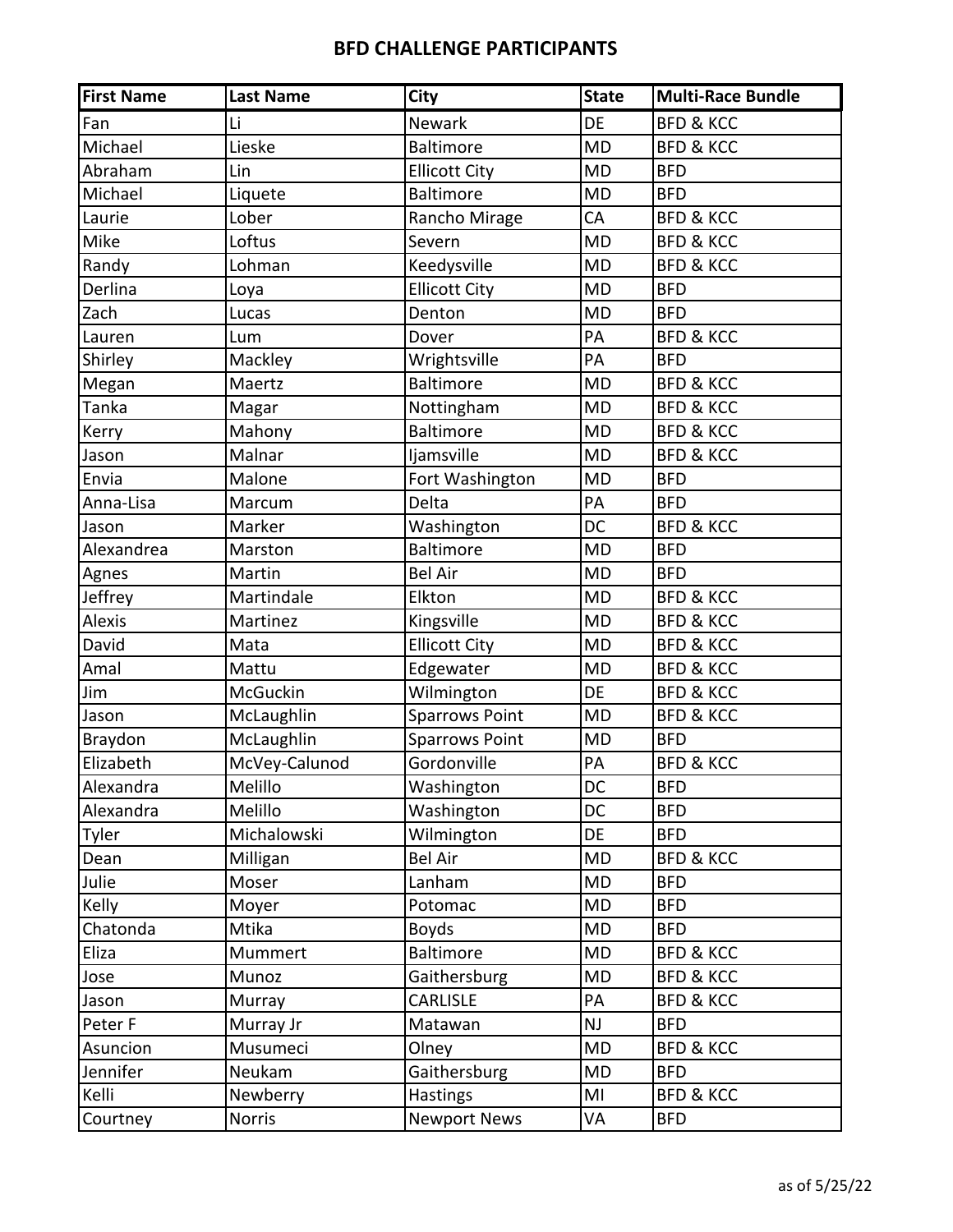| <b>First Name</b> | <b>Last Name</b>    | <b>City</b>            | <b>State</b> | <b>Multi-Race Bundle</b> |
|-------------------|---------------------|------------------------|--------------|--------------------------|
| Hannah            | O'Fearghail-Cogburn | <b>Ellicott City</b>   | <b>MD</b>    | <b>BFD</b>               |
| Jill              | Odom                | Herndon                | VA           | <b>BFD &amp; KCC</b>     |
| Alaba             | Osifade             | Laurel                 | <b>MD</b>    | <b>BFD &amp; KCC</b>     |
| Jason             | Overgard            | <b>Ellicott City</b>   | <b>MD</b>    | <b>BFD &amp; KCC</b>     |
| Lauren            | Pagonis             | Gaithersburg           | <b>MD</b>    | <b>BFD &amp; KCC</b>     |
| Kushal            | Patel               | Pasadena               | <b>MD</b>    | <b>BFD &amp; KCC</b>     |
| Vincent           | Pearson             | <b>Owings Mills</b>    | <b>MD</b>    | <b>BFD</b>               |
| Gerardo           | Perez               | <b>Stevenson Ranch</b> | CA           | <b>BFD</b>               |
| Ella              | Pisner              | <b>Brookeville</b>     | <b>MD</b>    | <b>BFD</b>               |
| Ashok Kumar       | Pitchai Nadar       | <b>Ellicott City</b>   | <b>MD</b>    | <b>BFD</b>               |
| Sharlynn          | Plows               | Columbia               | <b>MD</b>    | <b>BFD &amp; KCC</b>     |
| Lauren            | Poe                 | Stewartstown           | PA           | <b>BFD</b>               |
| Anthony           | Portante            | Hanover                | <b>MD</b>    | <b>BFD</b>               |
| Cindee            | Porter              | Media                  | PA           | <b>BFD</b>               |
| <b>Brian</b>      | Poullard            | Elkton                 | <b>MD</b>    | <b>BFD &amp; KCC</b>     |
| Dan               | Puryear             | Sykesville             | <b>MD</b>    | <b>BFD &amp; KCC</b>     |
| Laura             | Puryear             | Sykesville             | <b>MD</b>    | <b>BFD</b>               |
| Ramprabhu         | Ramanthan           | <b>New Market</b>      | <b>MD</b>    | <b>BFD</b>               |
| Iva               | Reid                | Millersville           | <b>MD</b>    | <b>BFD</b>               |
| Iva               | Reid                | Millersville           | <b>MD</b>    | <b>BFD</b>               |
| Nicolette         | Riley               | Towson                 | <b>MD</b>    | <b>BFD &amp; KCC</b>     |
| Sarah             | Riley               | <b>Ellicott City</b>   | <b>MD</b>    | <b>BFD &amp; KCC</b>     |
| Frank             | Rizzo               | Astoria                | <b>NY</b>    | <b>BFD &amp; KCC</b>     |
| Carlos Rodriguez  | Rodriguez           | Hyattsville            | <b>MD</b>    | <b>BFD &amp; KCC</b>     |
| Edwin             | Rodriguez           | College Park           | <b>MD</b>    | <b>BFD &amp; KCC</b>     |
| Heather           | Roe                 | York                   | PA           | <b>BFD</b>               |
| Steven            | Rogers              | Kingsville             | <b>MD</b>    | <b>BFD &amp; KCC</b>     |
| Carrie            | Rollins             | Clements               | <b>MD</b>    | <b>BFD &amp; KCC</b>     |
| Shane             | Rose                | Stephenson             | VA           | <b>BFD &amp; KCC</b>     |
| Kelly             | Rose                | Dover                  | PA           | <b>BFD</b>               |
| Jennifer          | Ross                | Spokane Valley         | WA           | <b>BFD</b>               |
| Gregory           | Rouson              | Alexandria             | VA           | <b>BFD &amp; KCC</b>     |
| Basil             | Rowell              | Norfolk                | VA           | <b>BFD &amp; KCC</b>     |
| Danielle          | Rowley              | Reisterstown           | MD           | <b>BFD &amp; KCC</b>     |
| Jaime             | Ruprecht            | <b>Bel Air</b>         | <b>MD</b>    | <b>BFD &amp; KCC</b>     |
| Heather           | Ruszala             | Baltimore              | <b>MD</b>    | <b>BFD &amp; KCC</b>     |
| Edward            | Ruzek               | Waldorf                | MD           | <b>BFD &amp; KCC</b>     |
| Francine          | Sagona              | ljamsville             | MD           | <b>BFD</b>               |
| Melinda           | Saraullo            | Shrewsbury             | PA           | <b>BFD &amp; KCC</b>     |
| Dean              | Schleicher          | Monrovia               | MD           | <b>BFD</b>               |
| Christine         | Schlotter           | Shrewsbury             | PA           | <b>BFD &amp; KCC</b>     |
| Katie             | Schoonmaker         | Centreville            | <b>MD</b>    | <b>BFD</b>               |
| Jon               | Schraft             | <b>GLEN BURNIE</b>     | MD           | <b>BFD &amp; KCC</b>     |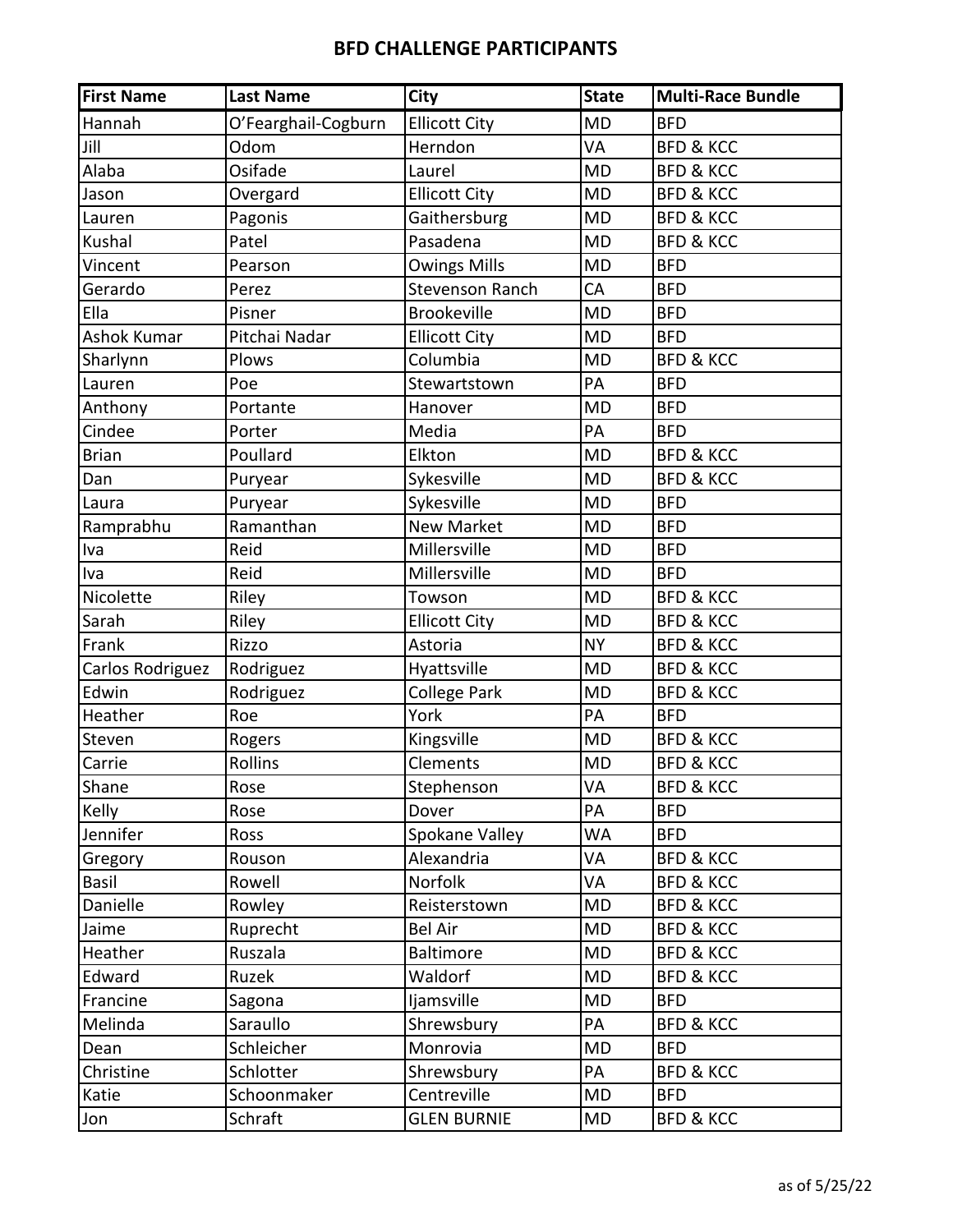| <b>First Name</b> | <b>Last Name</b> | City                  | <b>State</b> | <b>Multi-Race Bundle</b> |
|-------------------|------------------|-----------------------|--------------|--------------------------|
| Aly               | Schwartzbauer    | Glenwood              | <b>MD</b>    | <b>BFD</b>               |
| Tommy             | Scott            | <b>Ellicott City</b>  | <b>MD</b>    | <b>BFD &amp; KCC</b>     |
| Matthew           | Seidel           | Randallstown          | <b>MD</b>    | <b>BFD &amp; KCC</b>     |
| <b>Brian</b>      | Sevilla          | Baltimore             | <b>MD</b>    | <b>BFD &amp; KCC</b>     |
| Katy              | Shaffer          | <b>Baltimore</b>      | <b>MD</b>    | <b>BFD</b>               |
| Mariam            | Shakour          | Odenton               | <b>MD</b>    | <b>BFD</b>               |
| Jacqueline        | Sherwin          | Westminster           | <b>MD</b>    | <b>BFD &amp; KCC</b>     |
| <b>Brett</b>      | Shinsky          | Parkville             | <b>MD</b>    | <b>BFD</b>               |
| Charli            | Simonds          | Reisterstown          | <b>MD</b>    | <b>BFD &amp; KCC</b>     |
| Raghurajan        | Sivan            | <b>Ellicott City</b>  | <b>MD</b>    | <b>BFD</b>               |
| Richard           | Skolasky         | <b>Baltimore</b>      | <b>MD</b>    | <b>BFD &amp; KCC</b>     |
| Joslyn            | Smeal            | York                  | PA           | <b>BFD &amp; KCC</b>     |
| Joshua            | Smith            | Parkville             | <b>MD</b>    | <b>BFD</b>               |
| Karen             | Snowden          | <b>Baltimore</b>      | <b>MD</b>    | <b>BFD</b>               |
| Cleo              | Solomon          | <b>Ellicott City</b>  | <b>MD</b>    | <b>BFD</b>               |
| Cupcake           | St. Germaine     | Niagara Falls         | <b>NY</b>    | <b>BFD</b>               |
| Alicia            | <b>Sterling</b>  | Monrovia              | <b>MD</b>    | <b>BFD &amp; KCC</b>     |
| Lincoln           | <b>Stokes</b>    | Gwynn Oak             | <b>MD</b>    | <b>BFD &amp; KCC</b>     |
| <b>Brandon</b>    | Swann            | Middletown            | <b>MD</b>    | <b>BFD &amp; KCC</b>     |
| Jamarrah          | Taylor           | Randallstown          | <b>MD</b>    | <b>BFD</b>               |
| Paul              | Tepper           | Cumberland            | <b>MD</b>    | <b>BFD &amp; KCC</b>     |
| Damali            | Thomas           | Wilmington            | DE           | <b>BFD</b>               |
| Kristin           | Thompson         | <b>Owings Mills</b>   | <b>MD</b>    | <b>BFD &amp; KCC</b>     |
| Courtney          | Thompson         | Newark                | DE           | <b>BFD</b>               |
| Kristen           | Thompson         | Dover                 | DE           | <b>BFD</b>               |
| Keisha            | <b>Tigner</b>    | <b>Upper Marlboro</b> | <b>MD</b>    | <b>BFD</b>               |
| Jesse             | Tosten           | Hopewell              | NJ           | <b>BFD &amp; KCC</b>     |
| Lisa              | Tucker           | Middletown            | DE           | <b>BFD</b>               |
| Michael           | Tucker           | Middletown            | DE           | <b>BFD</b>               |
| Marcellus         | Tucker           | Middletown            | DE           | <b>BFD</b>               |
| <b>Marcus</b>     | Tucker           | Middletown            | DE           | <b>BFD</b>               |
| Makaylah          | Tucker           | Middletown            | DE           | <b>BFD</b>               |
| Meghan            | Van Hise         | Pasadena              | <b>MD</b>    | <b>BFD &amp; KCC</b>     |
| Aleida            | Velasquez        | Columbia              | <b>MD</b>    | <b>BFD</b>               |
| Robyn             | Warnick          | Essex                 | <b>MD</b>    | <b>BFD &amp; KCC</b>     |
| Erika             | Warnick          | Annapolis             | <b>MD</b>    | <b>BFD &amp; KCC</b>     |
| Alison            | Wasserman        | Bryn Mawr             | PA           | <b>BFD &amp; KCC</b>     |
| Rachel            | Wasserman        | Baltimore             | <b>MD</b>    | <b>BFD &amp; KCC</b>     |
| James             | Watson           | <b>Baltimore</b>      | <b>MD</b>    | <b>BFD</b>               |
| Amanda            | Weeks            | Woodbine              | <b>MD</b>    | <b>BFD &amp; KCC</b>     |
| Sarah             | Wenger           | Dallastown            | PA           | <b>BFD</b>               |
| Levi              | West             | Baltimore             | <b>MD</b>    | <b>BFD &amp; KCC</b>     |
| Evette            | Whisner          | Walkersville          | MD           | <b>BFD</b>               |